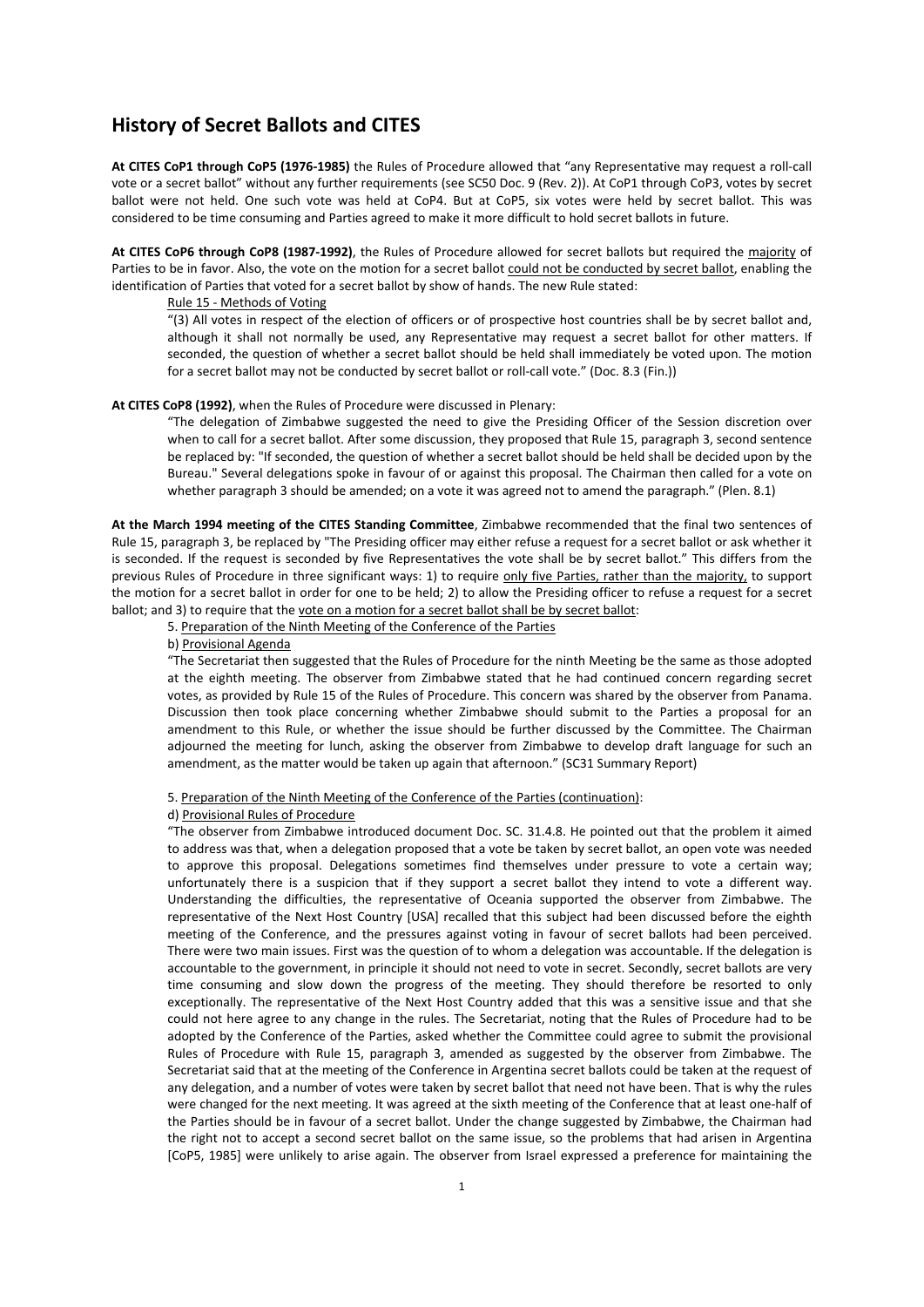current text of Rule 15. However, the representatives of the Depositary Government and the Previous Host Country [Japan] and the observers from Namibia and South Africa supported the suggestion of Zimbabwe. The Committee then agreed that the document to go to the ninth meeting of the Conference of the Parties should contain the amended text of Rule 15, paragraph 3. The Chairman asked the Secretariat to draw the attention of the Parties to this change when sending out the provisional Rules of Procedure." (SC31 Summary Report)

**At CITES CoP9 (1994)**, the Parties considered the proposed changes to the final two sentences of Rule 15, paragraph 3, agreed by the Standing Committee: "The Presiding officer may either refuse a request for a secret ballot or ask whether it is seconded. If the request is seconded by five Representatives the vote shall be by secret ballot." After some debate, the proposed language about the Presiding officer refusing a request for a secret ballot was deleted and the number of Parties that must second the request for a secret ballot was increased from five to ten. The language adopted at CoP9 remains in effect to the present date (although the numbering system has changed and now it is Rule 25, paragraph 2):

### Rule 15 ‐ Methods of Voting

"(3) All votes in respect of the election of officers or of prospective host countries shall be by secret ballot when there is more than one candidate and, although it shall not normally be used, any Representative may request a secret ballot for other matters. The Presiding Officer shall ask whether the request is seconded. If it is seconded by ten Representatives the vote shall be by secret ballot." (Doc. 9.3 (Fin.))

### The debate at CoP9 on this paragraph was extensive:

### III Adoption of the Rules of Procedure

"The Chairman of the Standing Committee opened the session and commented that document Doc. 9.3 contained the new Rules of Procedure to be considered for adoption. Before their adoption, the Rules of the previous meeting, contained in document Doc. 8.3, would apply. The Secretariat pointed out that there were only two ways in which the newly proposed Rules of Procedure differed from those adopted at the last meeting. Both changes were in Rule 15, paragraph 3. The first change affected the election of officers or prospective host countries by secret ballot "when there is more than one candidate". The second changed section stated, "The Presiding officer may either refuse a request for a secret ballot or ask whether it is seconded. If the request is seconded by five Representatives the vote shall be by secret ballot." Secret ballots had been used in previous meetings although they were difficult to implement. The Standing Committee had therefore been requested to formulate a proposal for the ninth meeting of the Conference of the Parties. The Standing Committee at its 31st meeting had approved the text proposed in document Doc. 9.3. The Chairman requested, under Rule 25, that news media representatives in the plenary session not make any recording until authorized to do so. The delegation of Japan offered their suggestions, based on their experiences during the last meeting of the Conference. In particular they suggested that the discussions be based on the fundamental policy of "harmony between conservation and utilization of wildlife", which enables sustainable use, that scientific data should be considered as the primary basis for making sound decisions, and that there was a need to promote mutual understanding and respect between producer and consumer countries. They voiced no objection to the Rules of Procedure as proposed. The delegation of the United States of America, supported by the delegations of Australia, Austria and Israel, did not agree that the proposal would make the procedures for voting by secret ballot any easier, and commented that each delegation was accountable to its own country, therefore there was no need to vote in secret. The delegation of the United States of America stated that any votes made by them would be made public. The delegation of the United Kingdom, supported by the delegations of Argentina, Liechtenstein, Namibia, the Sudan and Zimbabwe, agreed with the principal of openness, but also agreed with the proposed change, except for the proposal to allow the Presiding Officer the sole responsibility for refusing a secret ballot vote. The delegation of the United Kingdom recommended that, in place of allowing the decision for a secret ballot to be determined by the Presiding Officer, a minimum of ten delegations should be required to second the request. The Secretariat suggested that a vote be taken on the second amendment to Rule 15, paragraph 3. This initiated a debate between the Chairman, the Secretariat and several delegations, including those of Australia, France, Panama, Portugal, Senegal, Switzerland, the United Kingdom, the United States of America and Zimbabwe on the clarification of voting order, procedural points of order and concerns over which Rules of Procedure were to be implemented. A final vote on this matter was postponed until the report of the Credentials Committee had been received." (Plen. 9.2 (Rev.))

### III Adoption of the Rules of Procedure

"The Chairman reported that the Bureau had recommended adoption of document Doc. 9.3, with replacement of the second and third sentences in Rule 15, paragraph 3, with The Presiding Officer shall ask whether the request is seconded. If it is seconded by ten Representatives the vote shall be by secret ballot, as proposed by the delegation of the United Kingdom. The delegation of Colombia suggested that voting by secret ballot should be the norm. However, the delegation of Trinidad and Tobago stated that the majority of Parties in their region supported the amendment proposed by the delegation of the United Kingdom. The delegation of Senegal on behalf of the African region also supported the amendment, and the delegation of the United States of America withdrew their proposal to retain the Rules of Procedure from the eighth meeting of the Conference of the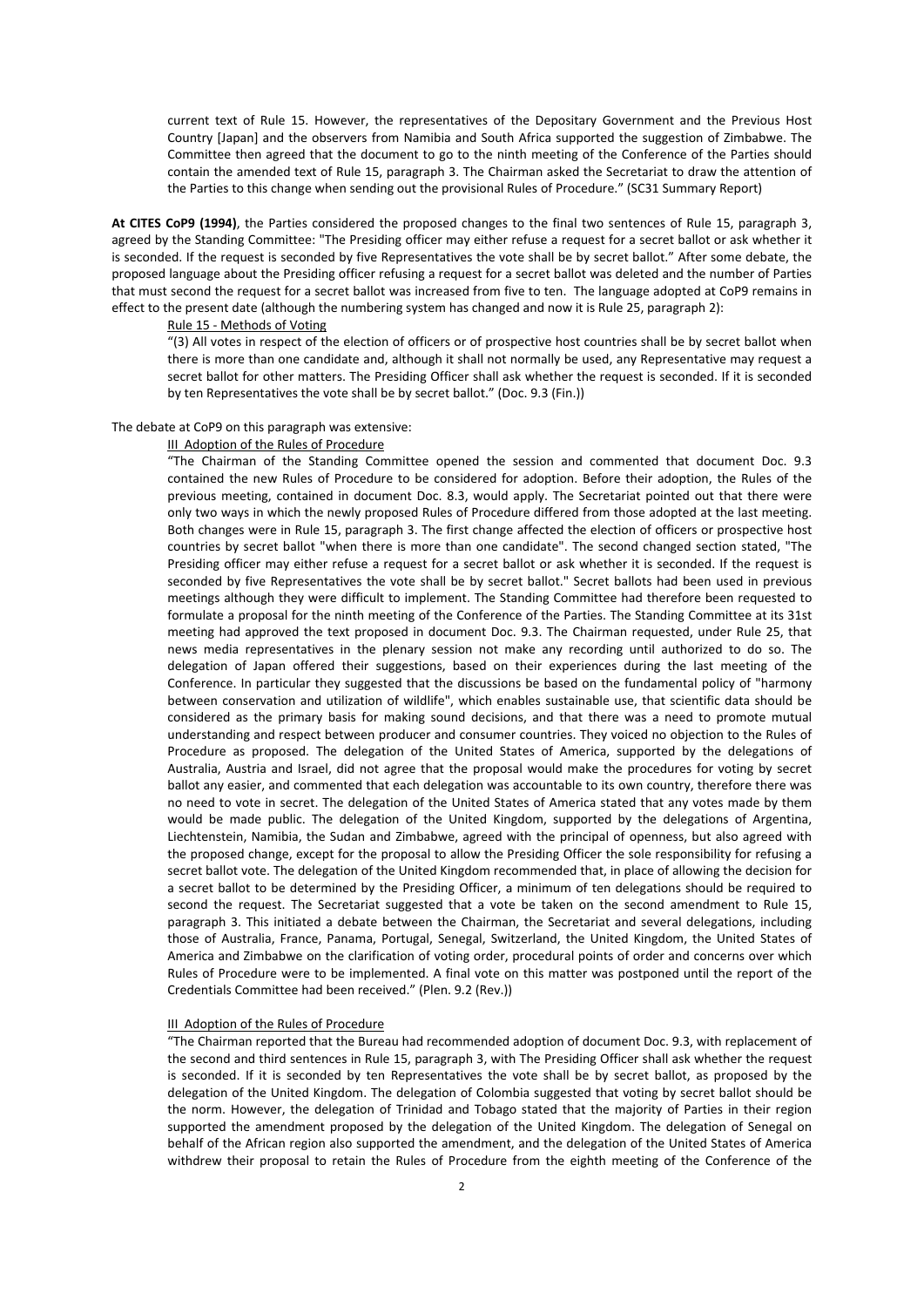Parties after obtaining clarification from the Chairman that the Bureau clearly expected that secret ballots would be used only in exceptional circumstances. Following further expressions of support for the general principle of voting by secret ballot by the delegations of Singapore and Argentina, document Doc. 9.3 was adopted with the revision proposed by the delegation of the United Kingdom. The delegations of Australia, the United States of America and Zimbabwe stated that their votes would always be made public. The delegation of Ecuador reiterated their opposition to any secret ballot." (Plen. 9.3 (Rev.))

# The Parties have regularly revisited the secret ballot issue since CoP9 but no changes to the Rules of Procedure have **resulted** (see Annex 1).

**Secret ballot usage has increased significantly since CoP9**. As discussed above, over the history of CITES there have been three Rules governing secret ballots. A comparison of the average number of votes taken by secret ballots during the periods covered by the three Rules reveals that there were no votes by secret ballot when the support of the majority was required, and when the vote on the use of a secret ballot was by show of hands and thus not secret. In contrast, there were on average 9.7 votes by secret ballot during CoPs governed by the rule that required only ten Parties to second a motion for a secret ballot and that the vote to hold a secret ballot is held in secret (see Table 1). The results suggest that secret ballot motions would rarely occur if a majority of Parties were required to support them and / or if the vote for a secret ballot were not itself held in secret. It is not possible to determine which of these two factors has the largest impact on the occurrence of votes by secret ballot as they have always occurred at the same time. The results indicate that secret ballot usage may be reduced by altering one or both of these parameters such as by increasing the number of Parties needed to support a motion for a secret ballot (more than ten but less than the majority) and/or reinstating this rule: "The motion for a secret ballot may not be conducted by secret ballot or roll-call vote."

| <b>Table 1: Secret Ballots in CITES</b> |                       |                |          |              |      |                                                                            |                                           |          |              |                                           |      |      |      |      |      |  |
|-----------------------------------------|-----------------------|----------------|----------|--------------|------|----------------------------------------------------------------------------|-------------------------------------------|----------|--------------|-------------------------------------------|------|------|------|------|------|--|
| of<br><b>Rules</b>                      | "Any Representative   |                |          |              |      | "All votes in respect of the election of<br>"All votes in respect of the   |                                           |          |              |                                           |      |      |      |      |      |  |
| Procedure                               | may request a roll-   |                |          |              |      | election of officers or of<br>officers or of prospective host countries    |                                           |          |              |                                           |      |      |      |      |      |  |
| Language                                | call vote or a secret |                |          |              |      | shall be by secret ballot when there is more<br>prospective host countries |                                           |          |              |                                           |      |      |      |      |      |  |
| Secret<br>on                            | ballot"               |                |          |              |      | shall be by secret ballot and                                              | than one candidate and, although it shall |          |              |                                           |      |      |      |      |      |  |
| <b>Ballots</b>                          |                       |                |          |              |      | although it shall not normally                                             |                                           |          |              | not normally be used, any Representative  |      |      |      |      |      |  |
|                                         |                       |                |          |              |      | be used any Representative                                                 |                                           |          |              | may request a secret ballot for other     |      |      |      |      |      |  |
|                                         |                       |                |          |              |      | may request a secret ballot                                                |                                           |          |              | matters. The Presiding Officer shall ask  |      |      |      |      |      |  |
|                                         |                       |                |          |              |      | other<br>for<br>matters.<br>-lf                                            |                                           |          |              | whether the request is seconded. If it is |      |      |      |      |      |  |
|                                         |                       |                |          |              |      | seconded, the question of                                                  |                                           |          |              | seconded by 10 Representatives the vote   |      |      |      |      |      |  |
|                                         |                       |                |          |              |      | whether<br>ballot<br>secret<br>a                                           |                                           |          |              | shall be by secret ballot."               |      |      |      |      |      |  |
|                                         |                       |                |          |              |      | should<br>be<br>held<br>shall                                              |                                           |          |              |                                           |      |      |      |      |      |  |
|                                         |                       |                |          |              |      | immediately be voted upon.                                                 |                                           |          |              |                                           |      |      |      |      |      |  |
|                                         |                       |                |          |              |      | The motion for a secret ballot                                             |                                           |          |              |                                           |      |      |      |      |      |  |
|                                         |                       |                |          |              |      | may not be conducted by                                                    |                                           |          |              |                                           |      |      |      |      |      |  |
|                                         |                       |                |          |              |      | secret ballot or roll-call vote."                                          |                                           |          |              |                                           |      |      |      |      |      |  |
| Year                                    |                       |                |          |              |      |                                                                            |                                           |          |              |                                           |      |      |      |      |      |  |
|                                         | 976                   | 1979           | 1981     | 1983         | 1985 | 1987                                                                       | 1989                                      | 1992     | 1994         | 997                                       | 2000 | 2002 | 2004 | 2007 | 2010 |  |
|                                         |                       |                |          |              |      |                                                                            |                                           |          |              |                                           |      |      |      |      |      |  |
| CoP#                                    | 1                     | $\overline{2}$ | 3        | 4            | 5    | 6                                                                          | $\overline{7}$                            | 8        | 9            | 10                                        | 11   | 12   | 13   | 14   | 15   |  |
| # Votes by                              | $\Omega$              | $\Omega$       | $\Omega$ | $\mathbf{1}$ | 6    | $\Omega$                                                                   | $\Omega$                                  | $\Omega$ | $\mathbf{1}$ | 16                                        | 13   | 17   | 5    | 3    | 14   |  |
| <b>Secret Ballot</b>                    |                       |                |          |              |      |                                                                            |                                           |          |              |                                           |      |      |      |      |      |  |
| Average<br>#                            | 1.4                   |                |          |              |      | $\Omega$                                                                   |                                           |          | 9.7          |                                           |      |      |      |      |      |  |
| <b>Votes</b><br>by                      |                       |                |          |              |      |                                                                            |                                           |          |              |                                           |      |      |      |      |      |  |
| <b>Secret Ballot</b>                    |                       |                |          |              |      |                                                                            |                                           |          |              |                                           |      |      |      |      |      |  |
| for Different                           |                       |                |          |              |      |                                                                            |                                           |          |              |                                           |      |      |      |      |      |  |
| <b>Rules</b>                            |                       |                |          |              |      |                                                                            |                                           |          |              |                                           |      |      |      |      |      |  |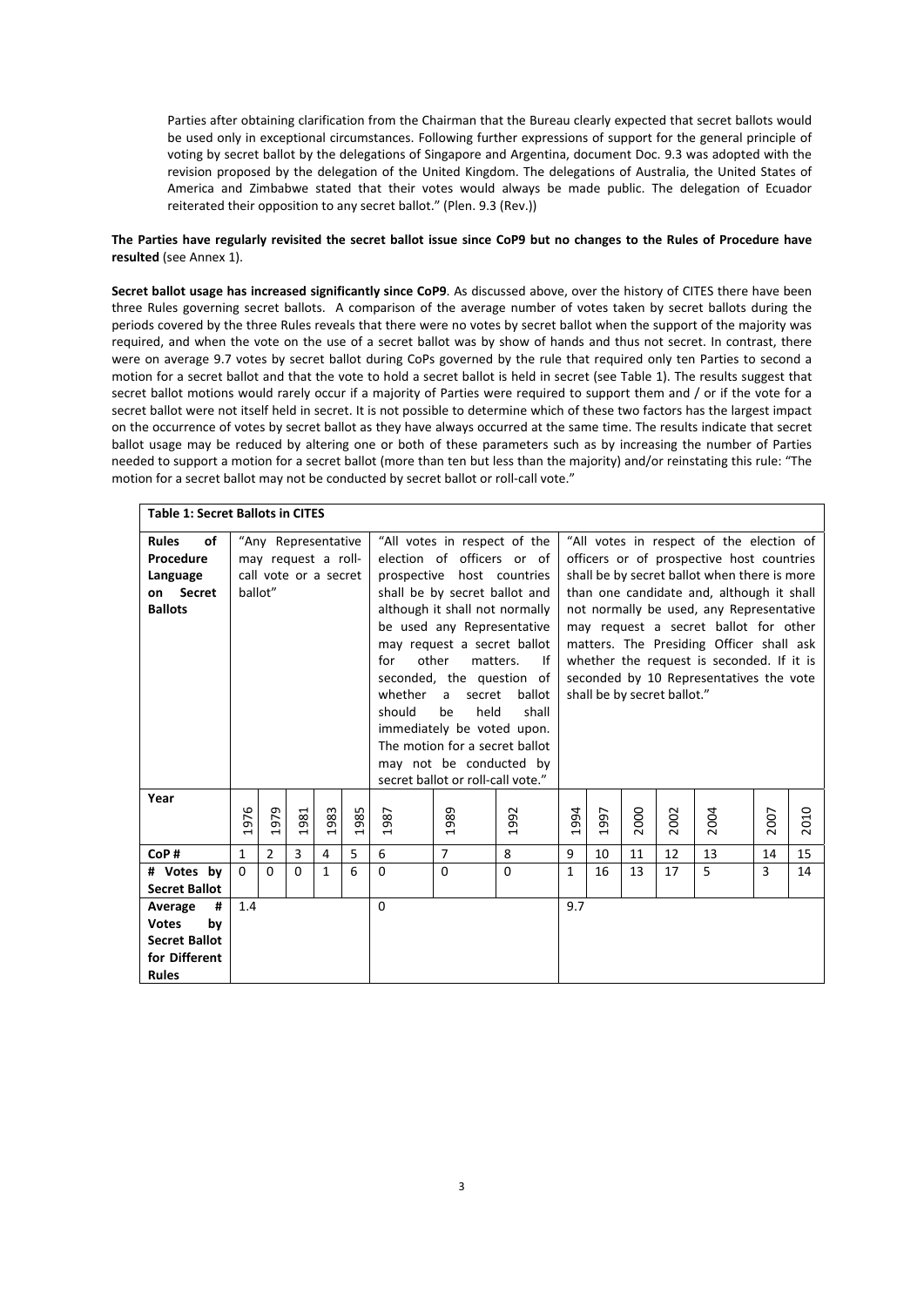#### Annex 1

#### **CITES Consideration of the Secret Ballot Issue Since CoP9**

# **42nd meeting of the CITES Standing Committee, October 1999**

6. Future meetings of the Conference of the Parties

a) Preparations for CoP11 (UNEP, Gigiri)

"With regard to Part VI, Rule 25, the regional representative of Europe (United Kingdom) suggested that the working group [on Rules of Procedure] should pay serious attention to reducing the number of secret ballots. However, the regional representative of Central and South America and the Caribbean (Argentina) felt that this was something that should be discussed at CoP11." (SC42 Summary Report)

#### **CoP11, April 2000**

# 1. Rules of Procedure

"The delegation of Israel considered that extensive use of secret ballots diminished the accountability of Parties to their constituents and expressed the hope that Rule 25 of the provisional Rules of Procedure would be addressed by the Standing Committee between now and the next meeting of the Conference of the Parties. He urged the Standing Committee to use the Rules of Procedure of the UN General Assembly as a guide. The delegation of Japan considered that as there were many sensitive issues to be discussed during the meeting, the option to use secret ballots should be maintained."…"The delegation of Kenya agreed with earlier remarks made by the delegation of Japan regarding secret ballots. They also expressed their concern regarding the influence exerted, not only by non-governmental organizations but also by Parties." (Plen. 11.2)

#### **CoP12, November 2002**

Chile proposed to change the Rules of Procedure to make it more difficult to hold secret ballots (CoP12 Doc. 1.2):

REVISION OF THE RULES OF PROCEDURE

b) Rule 25 – Methods of voting

**"**2. All votes in respect of the election of officers or of prospective host countries shall be by secret ballot when there is more than one candidate and, although it shall not normally be used, any Representative may request a secret ballot for other matters. The Presiding Officer shall ask whether the request is seconded. If it is seconded by ten Representatives the vote shall be by secret ballot. If the request for a secret ballot is seconded, an immediate vote shall be taken to determine whether a secret ballot should be held. The vote on the motion for a secret ballot does not have to be by secret or roll‐call ballot. The vote shall be decided by one third of the Representatives present and with a right to vote.

**Explanation**: There is wide recognition of the importance of United Nations treaties and agreements, which operate under open and transparent systems, permitting public access to information, and that Governments are accountable to the public they serve. The use of a secret ballot obstructs these factors.

3. Under the Rules of Procedure adopted before the ninth meeting of the Conference of the Parties, a request for use of a secret ballot was decided by a simple majority of the Representatives present and with a right to vote. That vote could not be by secret or roll-call ballot. Except for the election of officers or prospective host countries, secret ballots were used on very few occasions.

4. At CoP9, the Rules of Procedure were changed in order to facilitate the holding of secret ballots. Under the new Rules, which are being discussed at CoP12, a secret ballot can be used when one Representative requests a secret ballot and is seconded by ten Representatives. That means that eleven Representative can impose a vote by secret ballot. The use of a secret ballot has proliferated under these new Rules. In comparison, if the former Rules of simple majority were currently in practice, a secret ballot would require the request of one Representative and seconding by 79 Representatives. Obviously, fewer secret ballots would be held if the Conference of the Parties re‐adopted the language used before CoP9. In light of all these considerations, it is proposed that an affirmative vote of one third of the Representatives present in the room be necessary for holding a secret ballot at CoP12."

The CITES Secretariat responded to Chile's proposal, as follows (CoP12 Doc. 1.2):

"Regarding the proposed change to Rule 25.2, the Secretariat wishes only to note that the rules regarding the use of secret ballots have been changed several times in the past. The reasons put forward by Chile for making it more difficult to hold a secret ballot were also presented at the ninth meeting of the Conference of the Parties when the Conference decided to facilitate the holding of secret ballots. The Secretariat has no opinion about whether or not it should be made more difficult to conduct a vote by secret ballot; this is entirely a matter for the Parties. From the practical point of view, what is important is that votes by secret ballot consume a great deal of time when there is no possibility to vote electronically, and that consequently delegates should as far as possible refrain from asking for votes by secret ballot.

The Summary Record of the Plenary Session during which the Rules of Procedure were discussed states:

1. a) Rules of Procedure and b) Revision of the Rules of Procedure (Chile)

"The delegations of Australia and the United States of America supported the Chilean proposal to amend Rule 25. The delegations of Antigua and Barbuda, Cuba, Guinea, Namibia and South Africa opposed the proposal, regarding secret ballots as a way of preventing undue pressure on Parties during meetings. The delegation of China also opposed the Chilean proposal and drew attention to the right of Representatives to explain their votes as a means of ensuring transparency. The delegation of Denmark, speaking on behalf of the Member States of the European Union (EU), saw some merit in the proposed amendment. In response to a suggestion from that delegation, the following decision was agreed":

Decision 12.100: "The Standing Committee shall examine the general issue of secret ballots and in particular the question of whether secret ballots should be retained in the Rules of Procedure of the Conference of the Parties and, if so, under what conditions. The Committee should review the way in which the use of secret ballots has been formulated in the Rules of Procedure and establish, to the extent possible, whether and when secret ballots have been used under other biodiversity-related conventions and global, multilateral environmental agreements, and report at the next meeting of the Conference of the Parties."

 **49th meeting of the CITES Standing Committee, April 2003** 25. Any other business b) Secret ballots at meetings of the Conference of the Parties